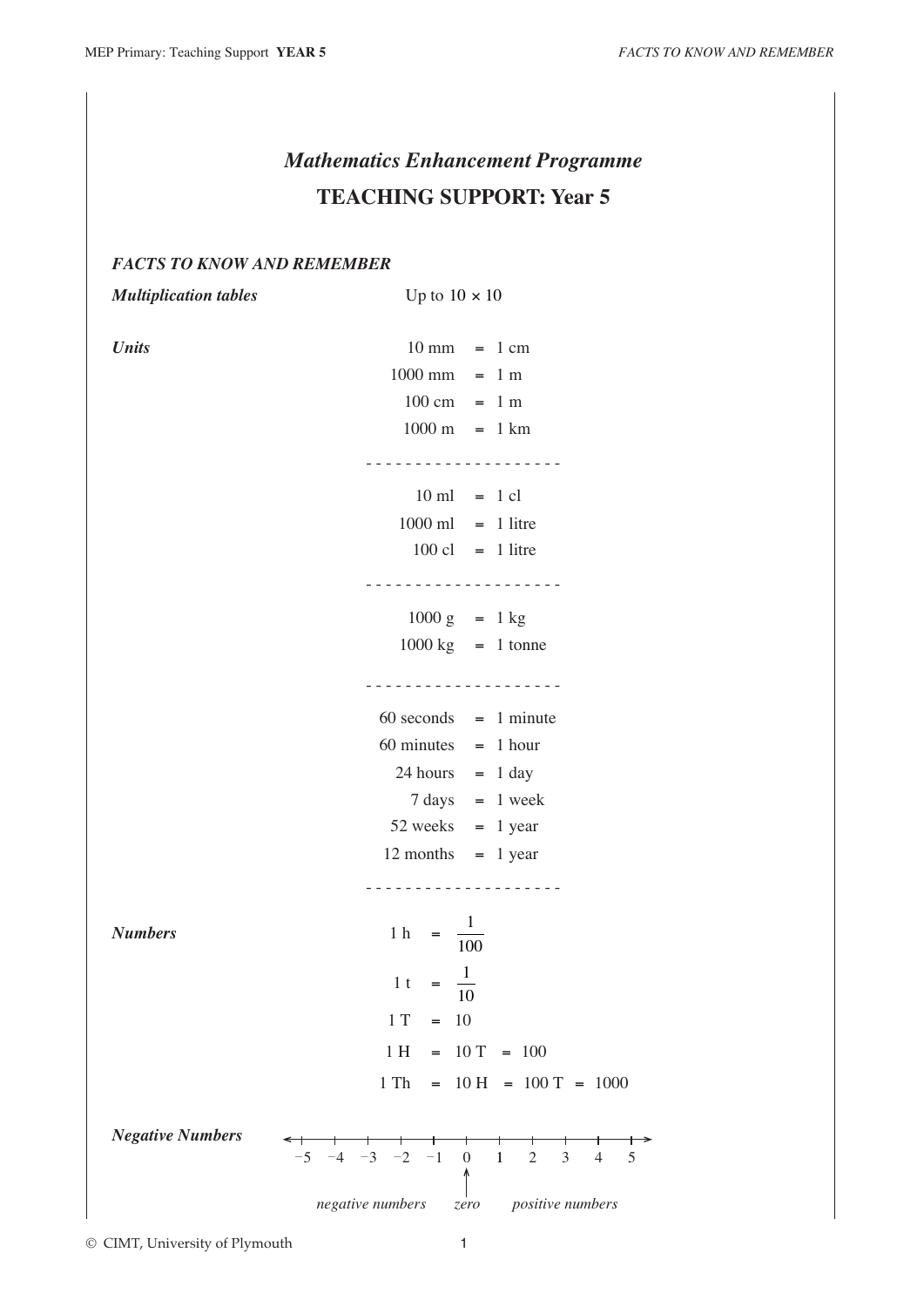

# *Even / Odd*

Whole numbers ending in 0, 2, 4, 6, 8 are EVEN (and divisible by 2 with no remainder). Whole numbers ending in 1, 3, 5, 7, 9 are ODD (and have remainder 1 when divided by 2).

#### *Equivalent Fractions*

$$
\frac{1}{2} = \frac{2}{4} = \frac{4}{8} = \dots
$$

$$
\frac{1}{10} = \frac{5}{50} = \frac{10}{100} = \dots
$$

*Adding/Subtracting Fractions*

*a b c b*  $a + c$ *b*  $+ - =$ *a b c b*  $-\frac{c}{b} = \frac{a-c}{b}$ 

 $(a, b \text{ and } c \text{ are natural numbers, that is,})$ numbers used for counting)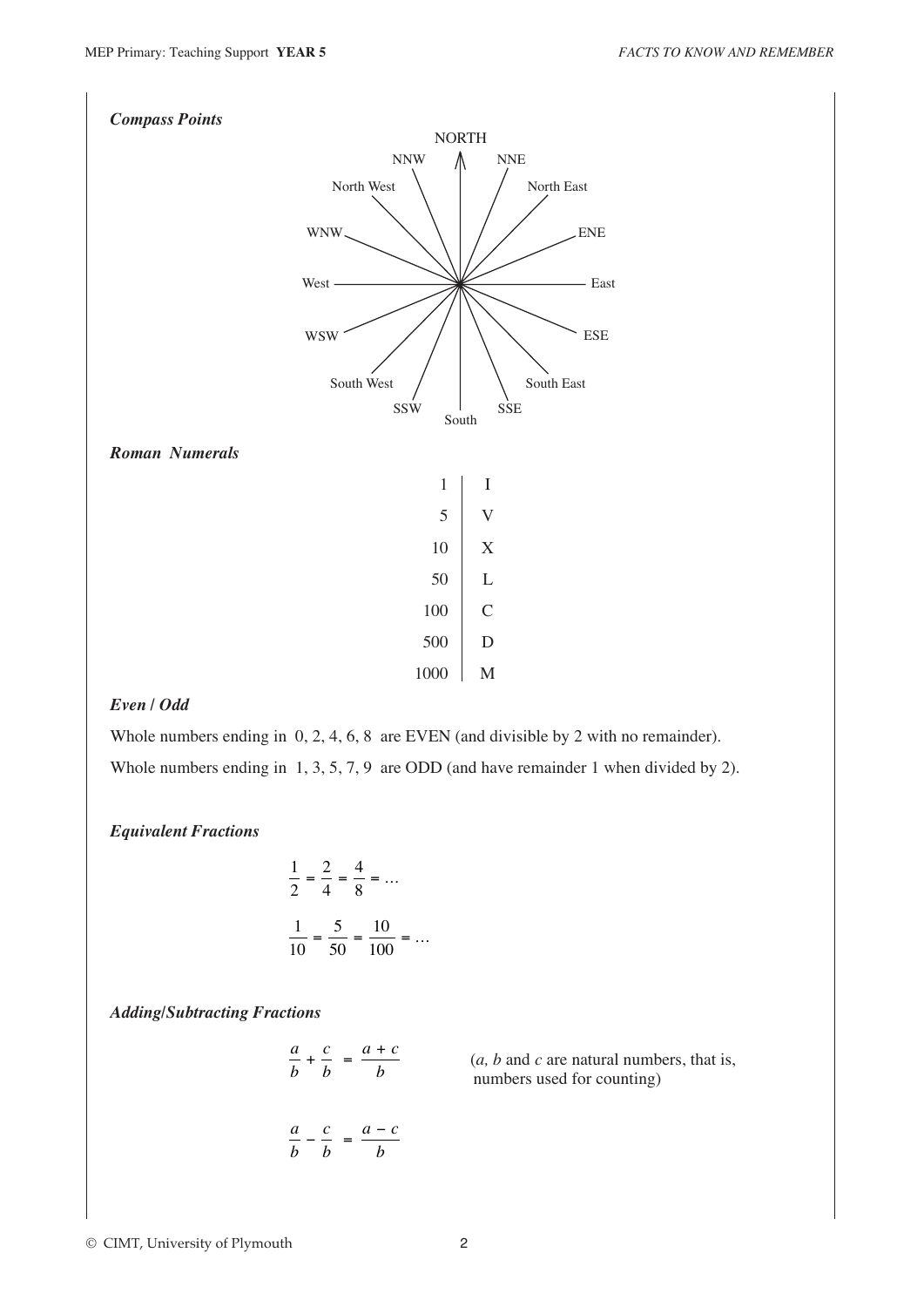*Decimals*

$$
0.a = \frac{a}{10} \qquad (a = 0, 1, ..., 9)
$$
  

$$
0.ab = \frac{a}{10} + \frac{b}{100} \qquad (a, b = 0, 1, 2, ..., 9)
$$

### *Fraction, Decimal, Percentage Equivalents*

For example,



Similarly,

$$
\frac{1}{10} = 0.1 \equiv 10\%, \qquad \frac{1}{20} = 0.05 \equiv 5\%, \qquad \text{etc.}
$$

*Shapes : 2D*



(Note that all squares are rectangles and all rectangles are quadrilaterals.)



*Polygon* (any closed 2D shape with sides (edges) all straight lines)

*Pentagon* (any 5-sided polygon: a regular pentagon has all internal angles of 108° and all sides the same length)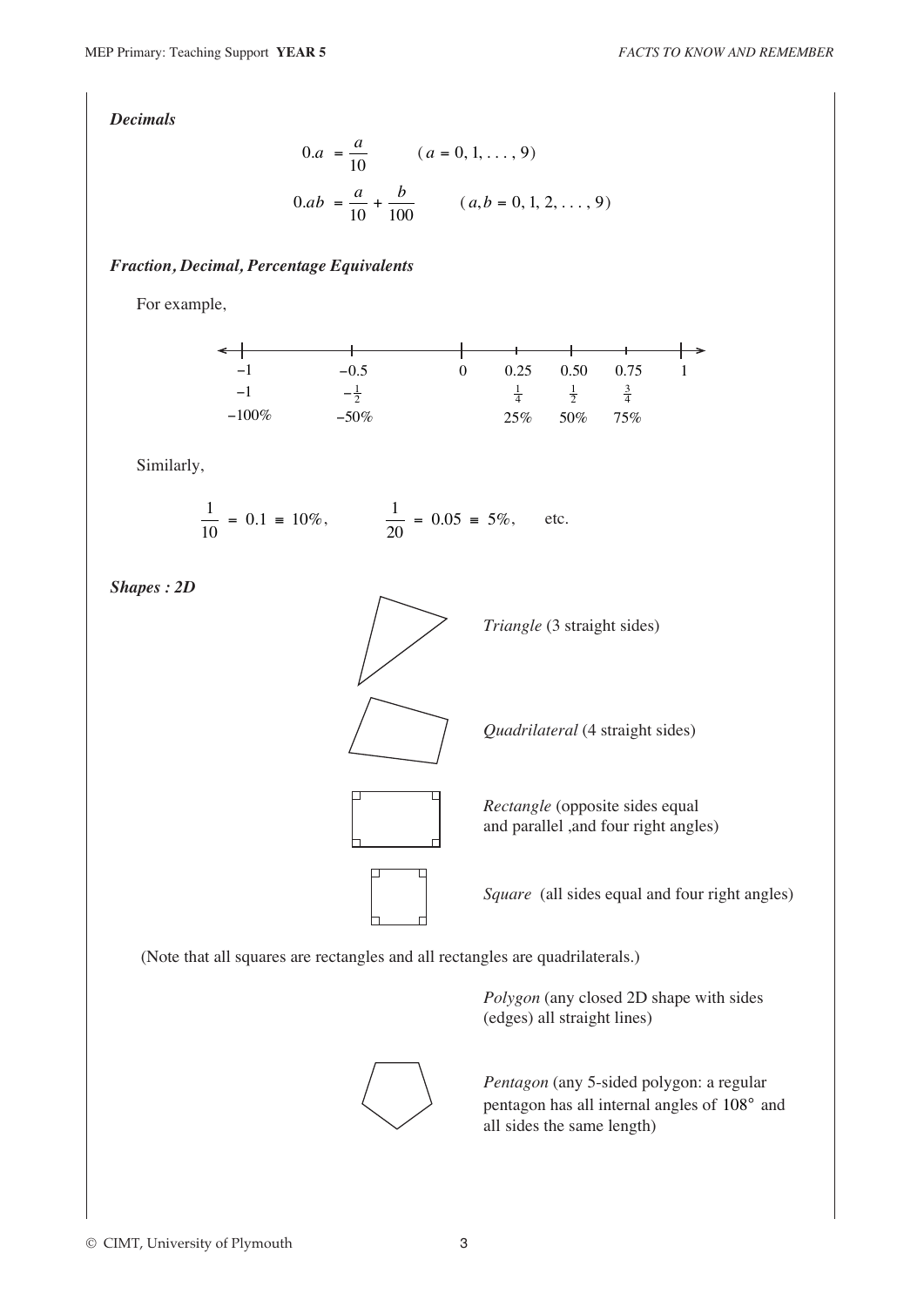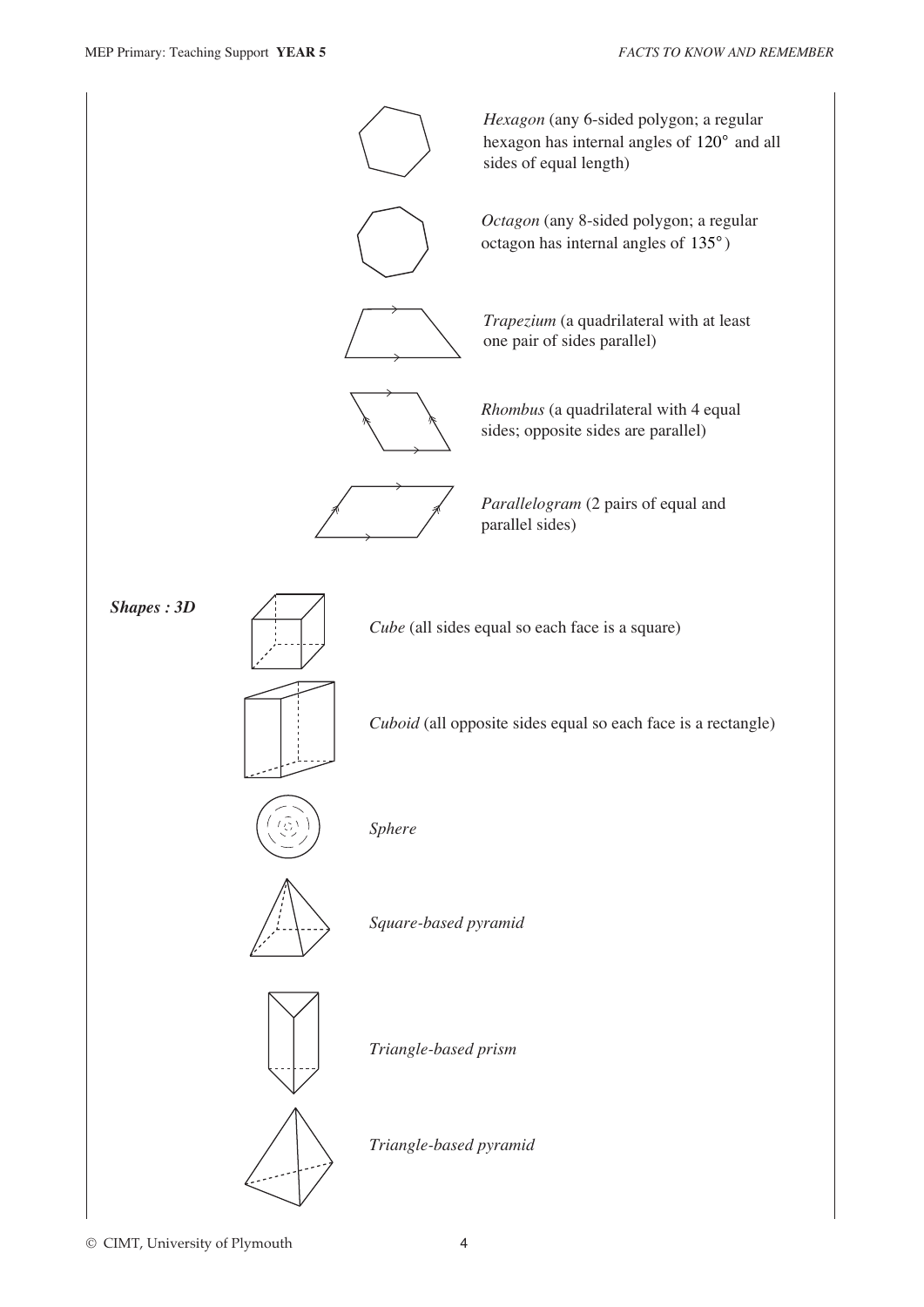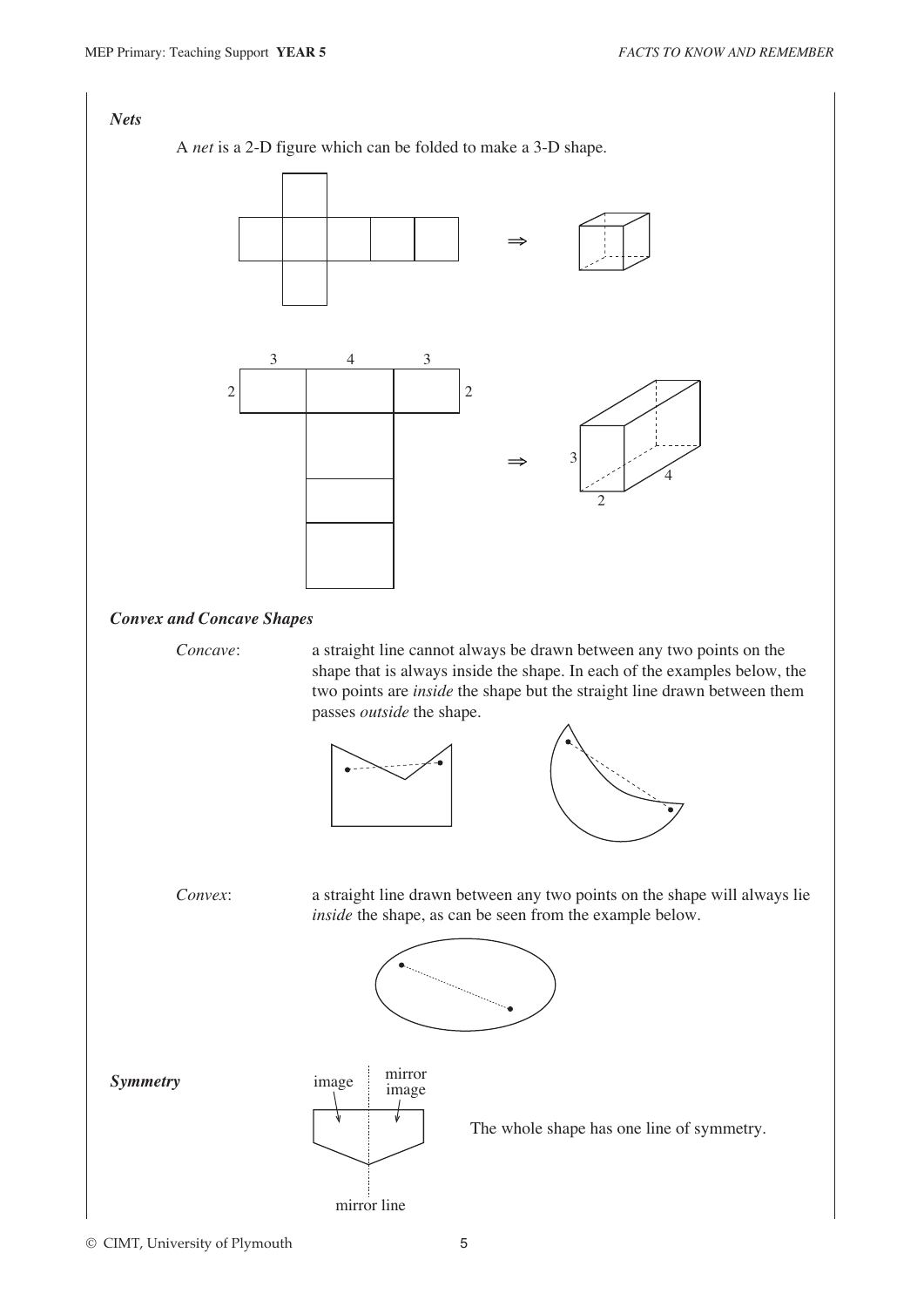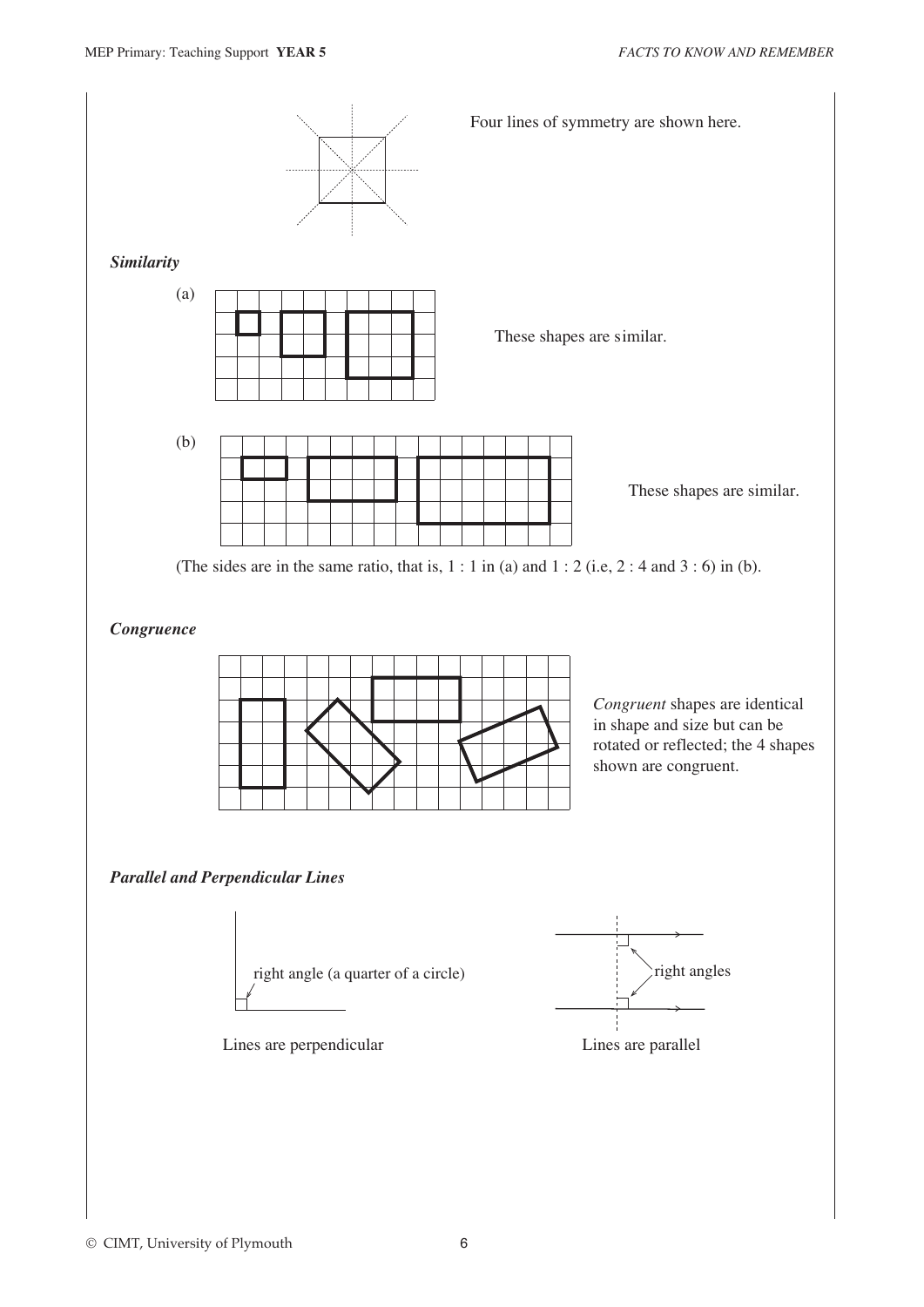### *Transformations and Enlargements Transformations* are ways of moving a shape; for example, reflection, rotation and translation. A *reflection* is obtained by drawing the image of a shape in a mirror line. An example is shown opposite. A *rotation* is obtained when a shape is rotated about a point, the *centre of rotation,* through a specified angle. An example is shown opposite. A *translation* moves a shape so that it is in a different position but retains the same size, area, angles and line lengths. The diagram opposite shows the translation 2 in  $x$  - direction  $3$  in  $y$ -direction *x y* ¨  $\left\{ \right.$  $\mathfrak l$ ¬  $\left\{ \right\}$ ® *Enlargements* are similar to transformations but they alter (enlarge or reduce) the size of the shape. Original shape Reflection Mirror line *y x* Original shape Rotation 90˚ anti-clockwise Rotation 180˚ Rotation 90˚ clockwise Centre of rotation *y x* 2 3

For example, the shape on the left below has been enlarged by a scale factor of 2 to give the image on the right.

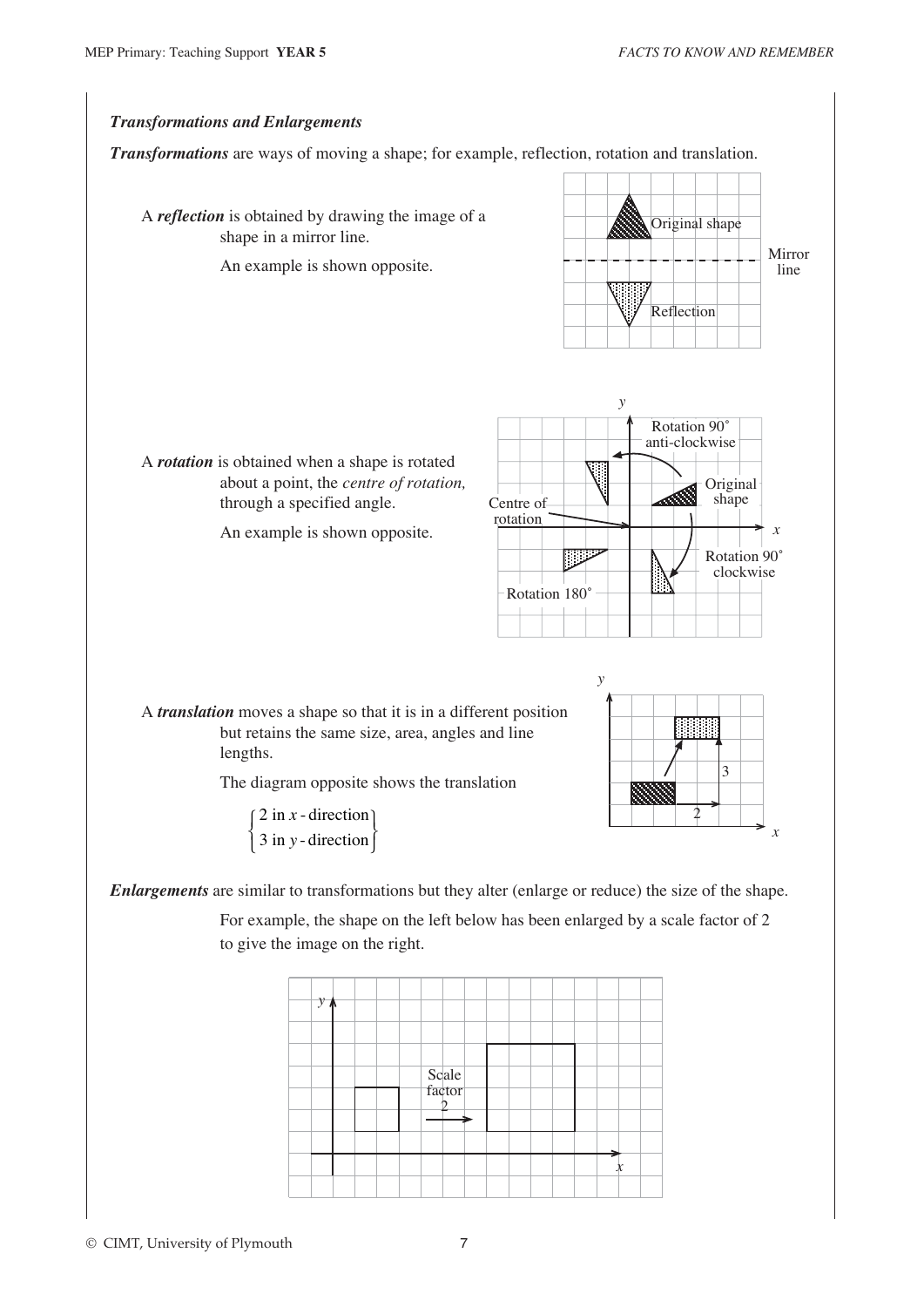#### *Divisor or Factor and Multiple*

Any whole number that divides exactly into a whole number with no remainder is called a *divisor* or *factor* of the number.

For example, 1, 2, 3, 4, 6 and 12 are all divisors (or factors) of 12.

Any whole number that can be divided by a whole number with no remainder is called a *multiple* of the number.

For example, 5, 10, 15, 20, . . . are all multiples of 5.

### *Perimeter, Area and Volume*

The *perimeter* is the total distance around the outside of a 2D shape. For example,



perimeter =  $4 + 2 + 4 + 2 = 12$  cm

The *area* is the quantity inside a 2D shape. For example,



area = 8 square cm

The *volume* is the number of cubic units that will exactly fill a 3D shape. For example,



volume =  $3 \times 2 \times 4 = 24$  cubic cm

## *Illustrating Data*

You can illustrate data with a: